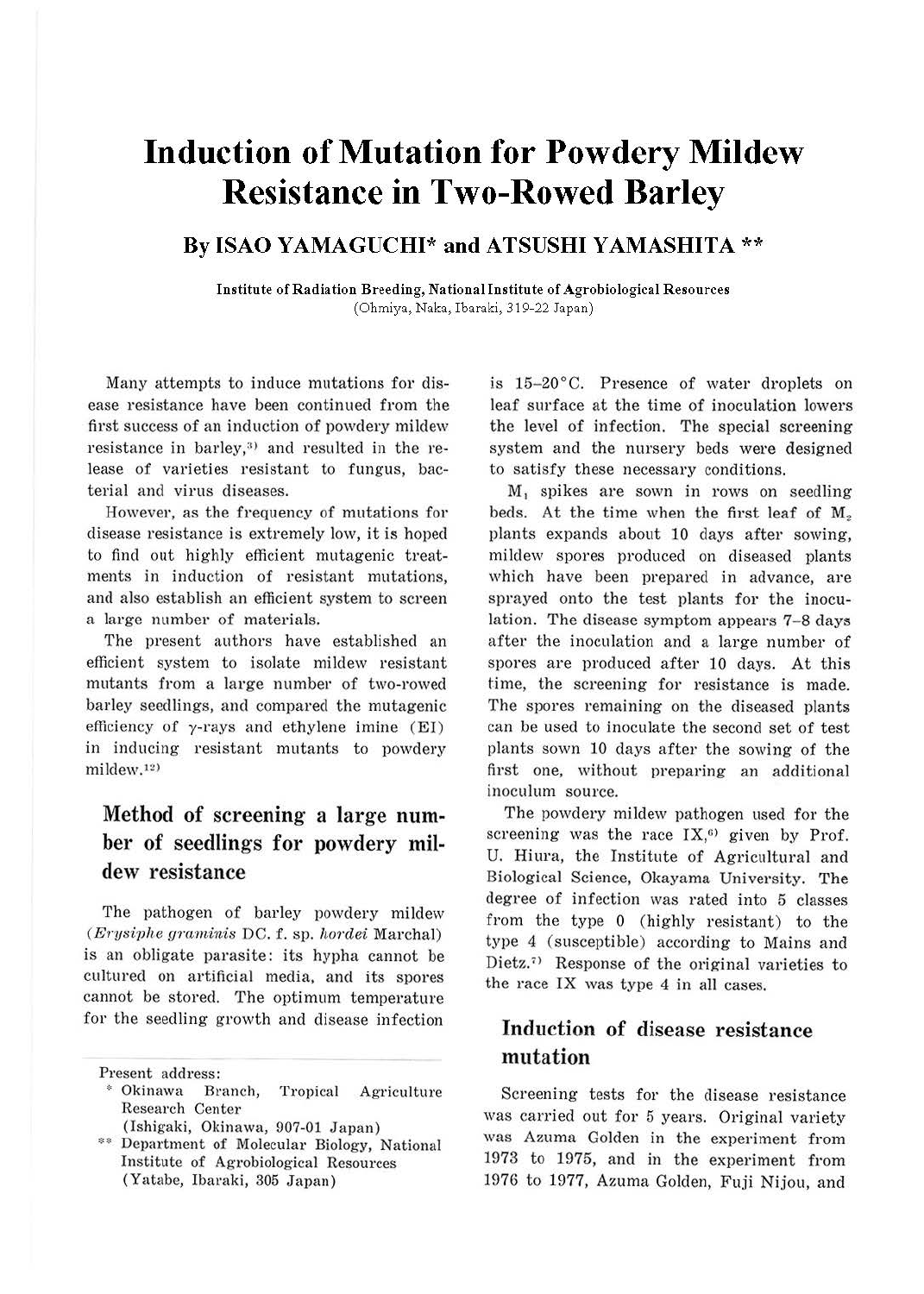| Varieties         | Mutagens       | Number of M <sub>2</sub> plants tested |            |            |          |                       | Total number of |                          |
|-------------------|----------------|----------------------------------------|------------|------------|----------|-----------------------|-----------------|--------------------------|
|                   |                | 1973                                   | 1974       | 1975       | 1976     | 1977                  | $M2$ plants     | $M_1$ spike<br>progenies |
| Azuma Golden      | $\gamma$ -rays | 73, 739                                | 139, 953a) | 156, 832   | 15,010   | 21, 285               | 406, 869        | 44, 318                  |
|                   | ΕI             |                                        | 305, 461   | 186, 146b) | 43, 547  | 38, 345               | 573, 499        | 42, 281                  |
| Fuji Nijou        | $r$ -rays      |                                        |            |            | 26,870   | 48, 853               | 75, 723         | 6,680                    |
|                   | ЕI             |                                        |            |            | 23,440e  | 27, 424 <sup>d)</sup> | 50,865          | 6, 215                   |
| Nitta Nijou No. 1 | $r$ -rays      |                                        |            |            | 39,685   | 27,608                | 67, 293         | 8,430                    |
|                   | ΕI             |                                        |            |            | 40,521e  | 29, 6470              | 70, 168         | 8,615                    |
| Total             | $r$ -rays      | 73, 739                                | 139, 953   | 156, 832   | 81,565   | 97,746                | 549, 885        | 59, 428                  |
|                   | ΕI             |                                        | 305, 461   | 186, 146   | 107, 508 | 95, 416               | 694, 532        | 57, 111                  |

Table 1. Total number of  $M_2$  plants tested for mildew resistance

a)  $M_3$  of chronically irradiated materials, b) ML-3A, c) ML-4F, d) ML-9F and ML-13F,

e) ML-7N, f) ML-lON and ML-12N.

| Mutant lines<br>$ML-3A$ | Year<br>1975 | Original varieties | Mutagenic<br>treatment |          | spike progenies | Segregation in $M_1$ | Reaction type<br>to race IX<br>0/(4) | Remarks<br>$ml-o$ gene |
|-------------------------|--------------|--------------------|------------------------|----------|-----------------|----------------------|--------------------------------------|------------------------|
|                         |              |                    |                        |          | S               | R                    |                                      |                        |
|                         |              | Azuma Golden       | ΕI                     | 0.06%    | $\frac{1}{2}$   |                      |                                      |                        |
| $ML-4F$                 | 1976         | Fuji Nijou         | ΕI                     | 0.06%    | 4               |                      | 0/(4)                                | $ml-o$ gene            |
| $ML-7N$                 | 1976         | Nitta Nijou No. 1  | ΕI                     | $0.06\%$ | 4               |                      | $1 - 2$                              | necrosis               |
| $ML-9F$                 | 1977         | Fuji Nijou         | ΕI                     | 0.04%    | 15              |                      | 0/(4)                                | $ml-o$ gene            |
| $ML-10N$                | 1977         | Nitta Nijou No. 1  | ΕI                     | 0.04%    | 10              | 3                    | $1 - 2$                              |                        |
| $ML-12N$                | 1977         | Nitta Nijou No. 1  | ΕI                     | 0.04%    | 13              |                      | $\Omega$                             | chlorosis              |
| $ML-13$ F               | 1977         | Fuji Nijou         | ΕI                     | 0.06%    | 9               | $\overline{2}$       | 0/(4)                                | $ml-o$ gene            |

Table 2. List of resistant mutants for powdery mildew

Nitta Nijou No. 1 were used.

Dose of  $\gamma$ -rays was from 10 to 30 kR, and concentration of EI was from 0.02 to 0.06% (for 2-hr treatments). Both mutagens were applied to seeds at 2-3 different levels varying slightly by years, except that the  $\gamma$ -ray treatment in 1974 was chronic irradiation on growing plants.

In the isolated field **M,** plants were densely grown to prevent outcross and to assure the independent mutational event in each M<sub>1</sub> plant. The total number of  $M<sub>2</sub>$  plants subjected to the mutant screening was 980,000 for Azuma Golden in 5 years. 130,000 for Fuji Nijou and 140,000 for Nitta Nijou No. 1 both in 2 years, totaling 1,240,000 plants (Table 1). Out of them, 1 plant of 1 line, 7 plants of 3 lines and 8 plants of 3 lines were found to be resistant mutants in Azuma Golden, Fuji Nijou, and Nitta Nijou No. 1, respectively, giving a total of 16 plants from 7 mutant lines (Table 2). Mutation rate was  $6.0 \times 10^{-5}$ , and  $1.3 \times 10^{-3}$  based on the number of  $M_1$  spike progeny and  $M_2$  plant, respectively. These values are of a similar level to those reported<sup>2,4,5)</sup> for powdery mildew resistance mutation.

All the resistant mutants were obtained by EI treatments. This result may simply be interpreted as indicating that the mutagenic effect of EI was generally higher than that of y-rays, and consequently the resistance mutation occurred only by the EI treatment. However, it is noteworthy that 3 out of 7 resistant mutants were found in the few mutagenic treatments which gave chlorophyll mutation rate lower than  $6\%$  and were comparable to those for gamma-rays.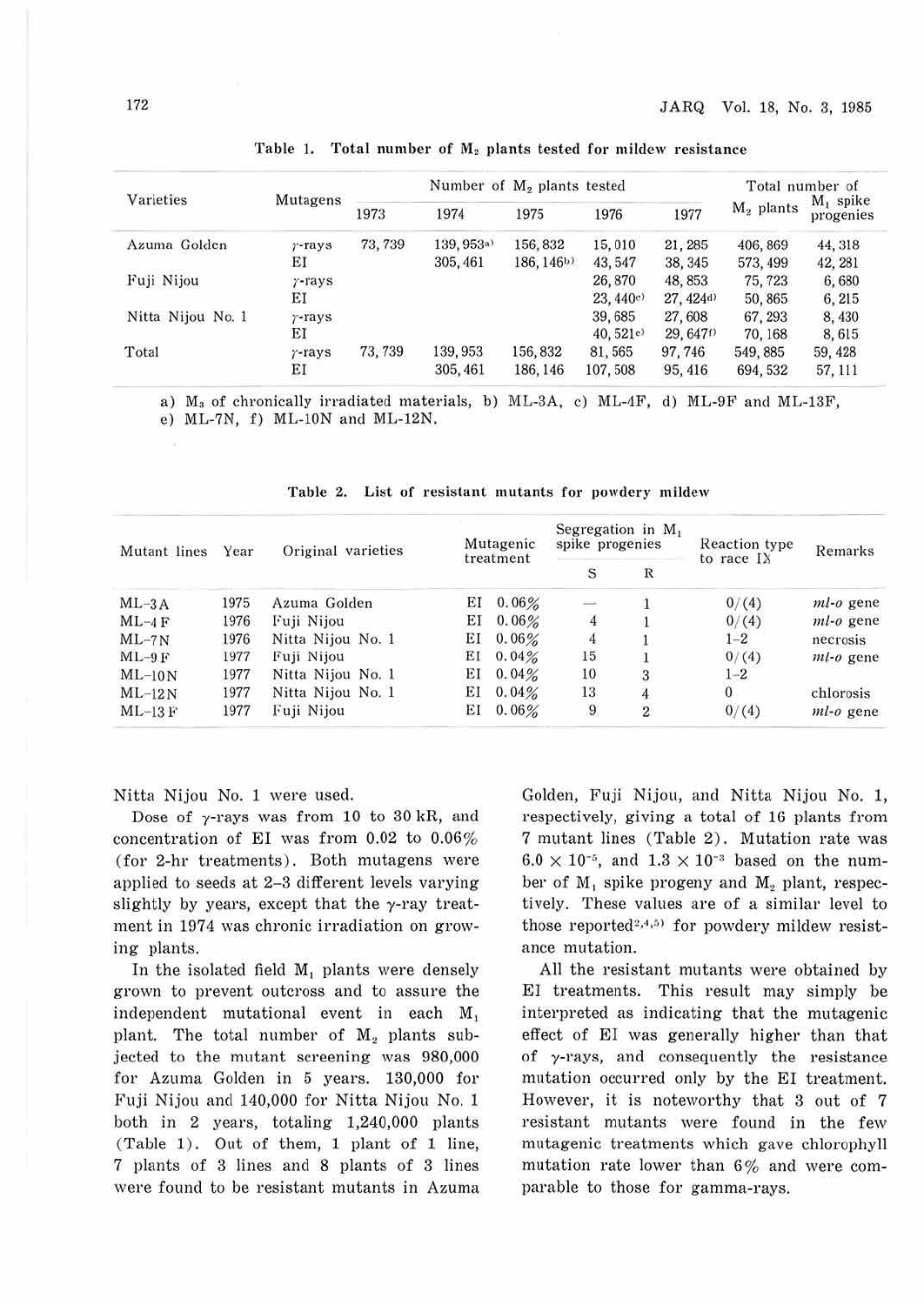

Fig. 1. Histogram of treatments of average chlorophyll mutation rate per cell. Each open circle in the figures stands for the resistant mutants induced.

Frequency distribution of all the treatments of EI and  $\gamma$ -rays against the chlorophyll mutation rates is shown in Fig. 1, in which the occurrence of resistance mutation is indicated by white circles. There is a treatment showing as high a chlorophyll mutation rate as 18% in the EI group, whereas the rate was lower than  $10\%$  in all the y-ray treatments. In the EI group, 3 lines out of 7 lines of resistant mutans were obtained within a range of chlorophyll mutation rate similar to that of  $\gamma$ -ray, i.e., lower than 10%. This fact shows that EI is more effective than  $\gamma$ -ray in inducing resistance mutation. This result gives an additional case to several reports<sup>9,10,13</sup> dealing with comparison of different mutagens for economic characters on the basis of relative rate against chlorophyll mutation rate.

Frequency of resistant mutation per M. plants in EI treatment was  $0.17 \times 10^{-5}$  for Azuma Golden,  $13.8 \times 10^{-5}$  for Fuji Nijou, and  $11.4 \times 10^{-3}$  for Nitta Nijou No. 1. Azuma Golden gave as low a rate as  $1/70-1/80$  that of the other two varieties. Not only the mutation rate, but also the genes of mutants differ with different varieties, as shown later. In inducing disease-resistance mutation, therefore, careful attention must be paid in selecting original varieties for mutation work.

The M<sub>1</sub> spike progeny method, adopted in the present screening for mildew resistance is theoretically criticized to give a lower probability in obtaining mutants than the one spike-one grain method. However, the deleterious mutation which is simultaneously occurred in the genome of a resistant mutant can not be separated from the resistant mutant when the latter method is applied.

Out of 7 resistant mutants 3 mutants were associated with male sterility, albina and yellow stripe, but resistant mutant without these deleterious characters could be isolated in progenies which were rised from the normal heterozygous individuals in M, spike progeny.

There were 4 progenies from each of which only one resistant mutant was identified. In the screening for the resistance, it is easy to detect the resistance mutation when more than two mutant plants were segregated, and there is a high possibility of overlooking resistance mutation when only one resistant plant was segregated.

In addition, the  $M_1$  spike progeny method requires far less labor for collecting and sowing the screening materials than the onespike-one grain method. From these results, the former seems to be more efficient than the latter as a screening method of resistance mutation for powdery mildew in two-rowed barley.

### Characteristics of resistant mutant lines

#### $1)$   $ML-3A$

This line was obtained from Azuma Golden (Plate 1). It shows the immuno-type resistance, without showing necrosis or hypha under ordinary inoculation conditions, but it sometimes develops one to several large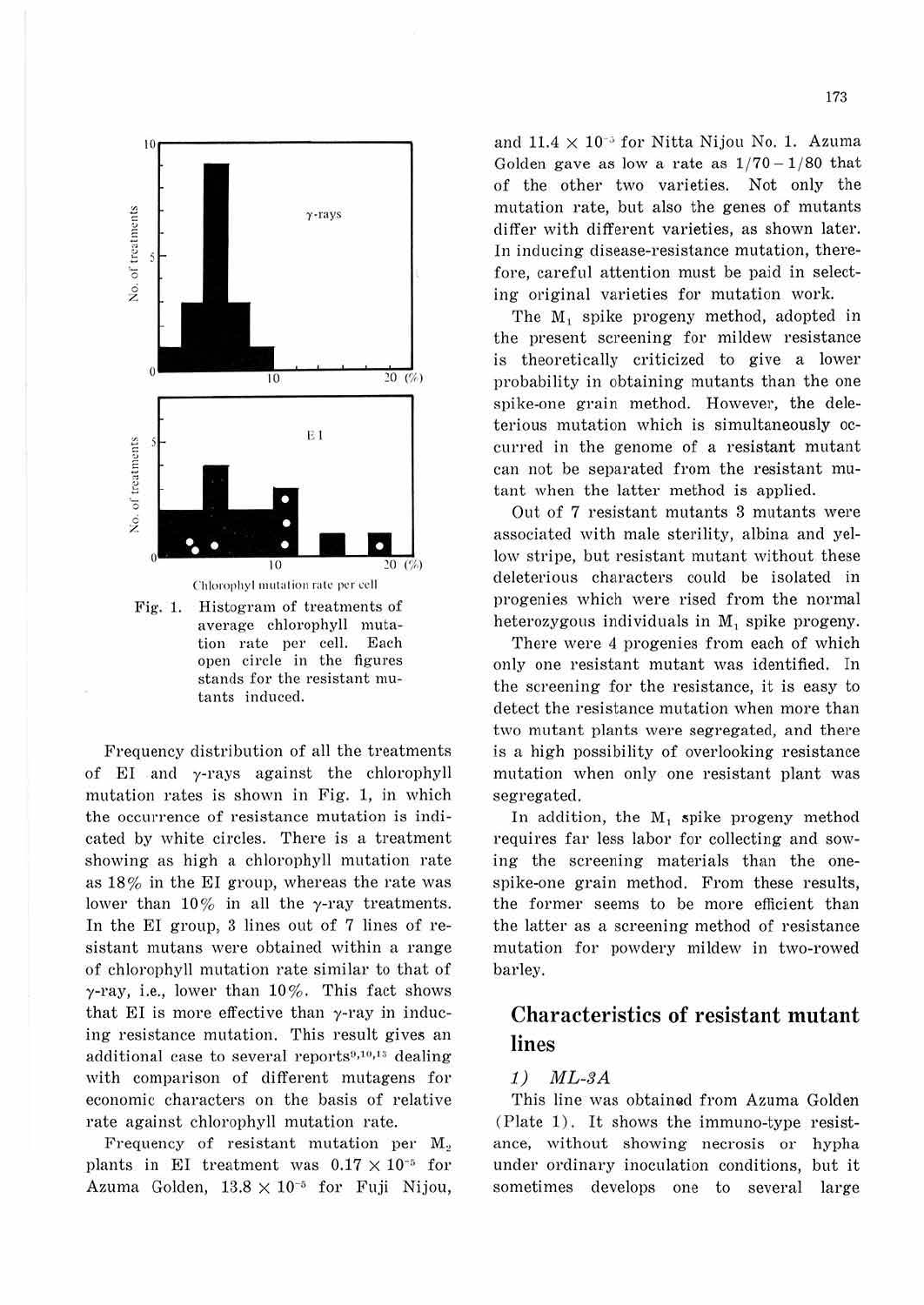

Plate 1. Reaction of a mutant line to powdery mildew Left: original variety Azuma Golden. Right: resistant mutant line ML-3A.

colonies, when an extremely large amount of spores are inoculated. This reaction is the same as the type  $0/(4)$ , defined by Nover.<sup>51</sup> It was proved that the resistance of this line was caused by a single recessive gene,  $ml-0$ , by crossing to a tester line MC20.

#### 2) ML-4F, ML-OF, and ML-1SF

They were obtained from Fuji Nijou. Their reaction to race IX was similar to that of ML-3A except that the number of colonies developed by a heavy inoculation was slightly abundant in ML-9F. Resistant gene of these three lines are allelic to ml-o.

The mutation of ml-o gene has also been reported elsewhere,  $2,3,5,11$  and it is known that all of mutants are resistant to all the races collected upto date in the world. Actually ML-3A was also resistant not only to race IX used for the screening, but also to race XIV, which has accumulated all virulent genes existing in Japan, except race IX, by repeated crossings undertaken in Prof. Hiura's laboratory. Induction and utilization of such kind of resistance mutation may be useful in overcoming the problem of resistance breakdown due to appearance of new races.

All the lines with *ml*-o gene develop small and yellow-brown flecks on upper leaves just

before heading. Their development was more severe under higher temperature, and the number and size of flecks in the field condition differed each other among the mutant lines.

#### 3)  $ML-7N$ ,  $ML-10N$ , and  $ML-12N$

They were obtained from Nitta Nijou No. 1. Although hypha is not recognized, ML-7N develops large necrosis on leaf surface, whether inoculated or not, and its growth is very poor. ML-lON showed a few hypha, no colony formation, small necrotic spots, and grade of resistance: type 1-2. ML-12N is highly resistant (type 0), without showing hypha, but it develops a large number of small chlorosis, whether it is inoculated or not. The resistance of these three mutant lines depends on single recessive genes differing from each other. They are non-allelic to the *nil-o* gene.

The four lines with mutated  $ml-o$  gene are being used as a new gene source in the breeding of resistant varieties against powdery mildew disease in barley breeding stations. Development of promising resistant varieties is expected.

#### **References**

- **1)** Ekberg, **1. :** Different types of fertility induced in barley by ionizing radiations and chemical mutagens. Hereditas, 63, 257-278 (1969) .
- 2) Favret, E. A.: Spontaneous and induced mutations of barley for the reaction to mildew. *Hereditas,* 46, 20-28 (1960).
- 3) Freisleben, R. & Lein, A.: Über die Auffindung einer mehltauresistenten Mutanten nach Rontgenstahlung einer auffallingen reinen Linie von Sommergerste. Natur*wissenschaften, 30, 608 (1942).*
- 4) Hanis, M.: Induced mutations for disease resistance in wheat and barley. Induced mutations for disease resistance in crop plants, *IAEA*, 49-56 (1974).
- 5) Hiinsel, H. & Zakowsky, J.: Mildew resistant barley mutants induced by X-rays. *Euvhytica*, 5, 347-352 (1956).
- 6) Hiura, U. & Reta, H.: Studies on the disease resistance in barley. V. Nogaku Ken $kyu, 41, 145-156$  (1953) [In Japanese].
- 7) Mains, E. B. & Dietz, S. M.: Physiologic forms of barley mildew, *Erysiphe graminis*